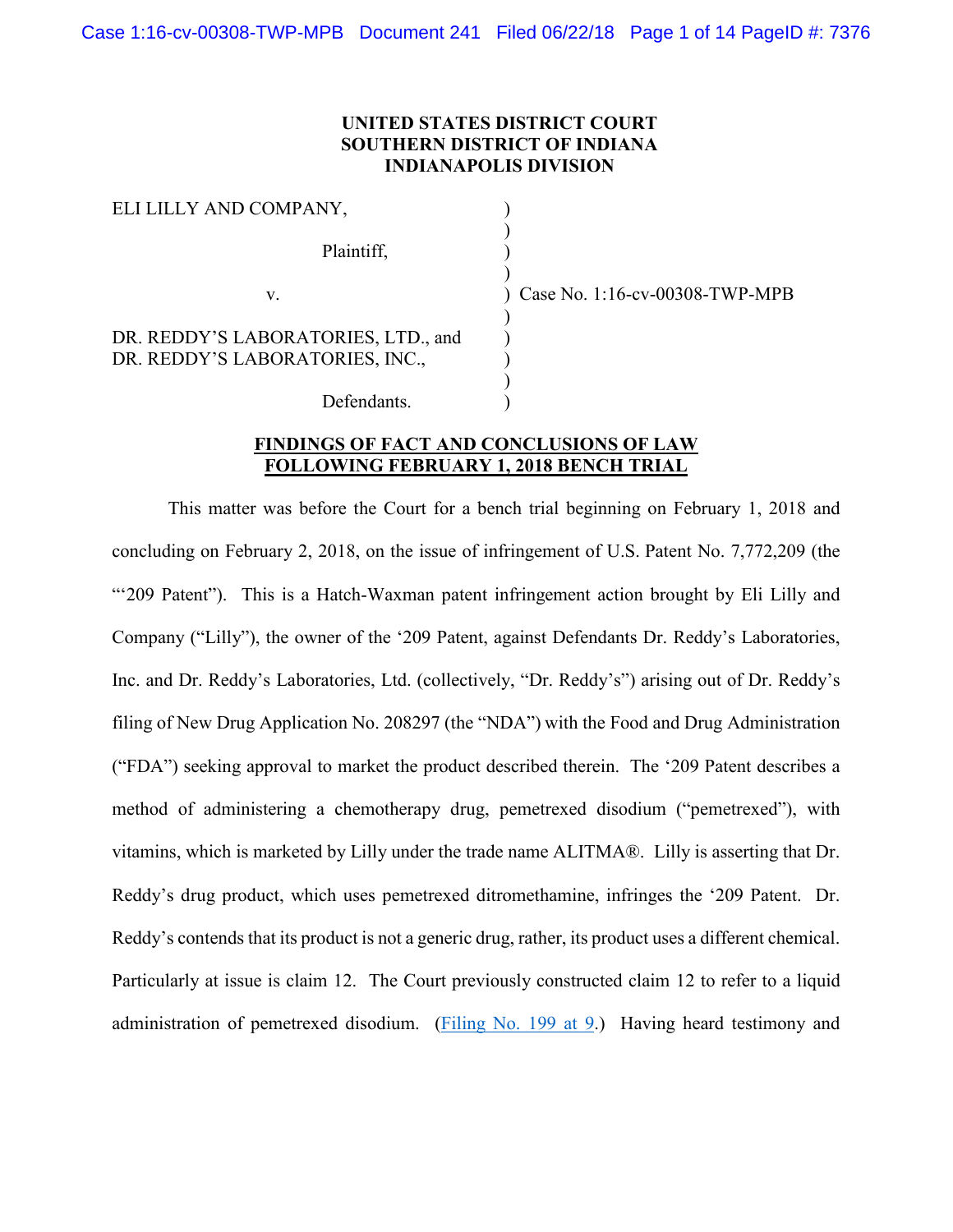considered the exhibits and arguments of the parties, the Court makes the following findings of fact and conclusions of law pursuant to Federal Rule of Civil Procedure 52.

## **I. FINDINGS OF FACT**

Lilly is a corporation organized and existing under the laws of the State of Indiana, having its corporate offices and principal place of business at Lilly Corporate Center, Indianapolis, Indiana 46285. Lilly sells pemetrexed in the United States under the trademark ALIMTA® for treatment of patients with malignant pleural mesothelioma, or for the initial treatment of locally advanced or metastatic nonsquamous non-small cell lung cancer, and other forms of lung cancer. ALIMTA® is covered under U.S. Patent No. 5,344,932, which is owned by The Trustees of Princeton University and licensed exclusively to Lilly.

Dr. Reddy's Ltd. is a drug manufacturer with a principal executive office at Hyderabad, Telangana 500 034, India, and Dr. Reddy's Inc. is a corporation organized and existing under the laws of the State of New Jersey. Dr. Reddy's is in the business of manufacturing, marketing, and selling both generic and non-generic drug products. In December 2015, Dr. Reddy's notified Lilly that it had submitted to the FDA New Drug Application No. 208297, a product that will be marketed as competing products to ALIMTA®

Dr. Clet Niyikiza ("Dr. Niyikiza"), the inventor of the '209 Patent, is a mathematician that was employed by Lilly in the 1990s to help with the clinical development of cancer compounds. In early 1997, Dr. Niyikiza performed a series of statistical analyses, known as multivariate analyses, on more than 60 variables in patients participating in pemetrexed clinical trials in efforts to better understand which patients were likely to develop the sporadic toxicities observed with pemetrexed. The problem the invention solves is toxicity in patients receiving chemotherapeutic treatment with pemetrexed. In particular, the '209 Patent provides for a method that mitigates the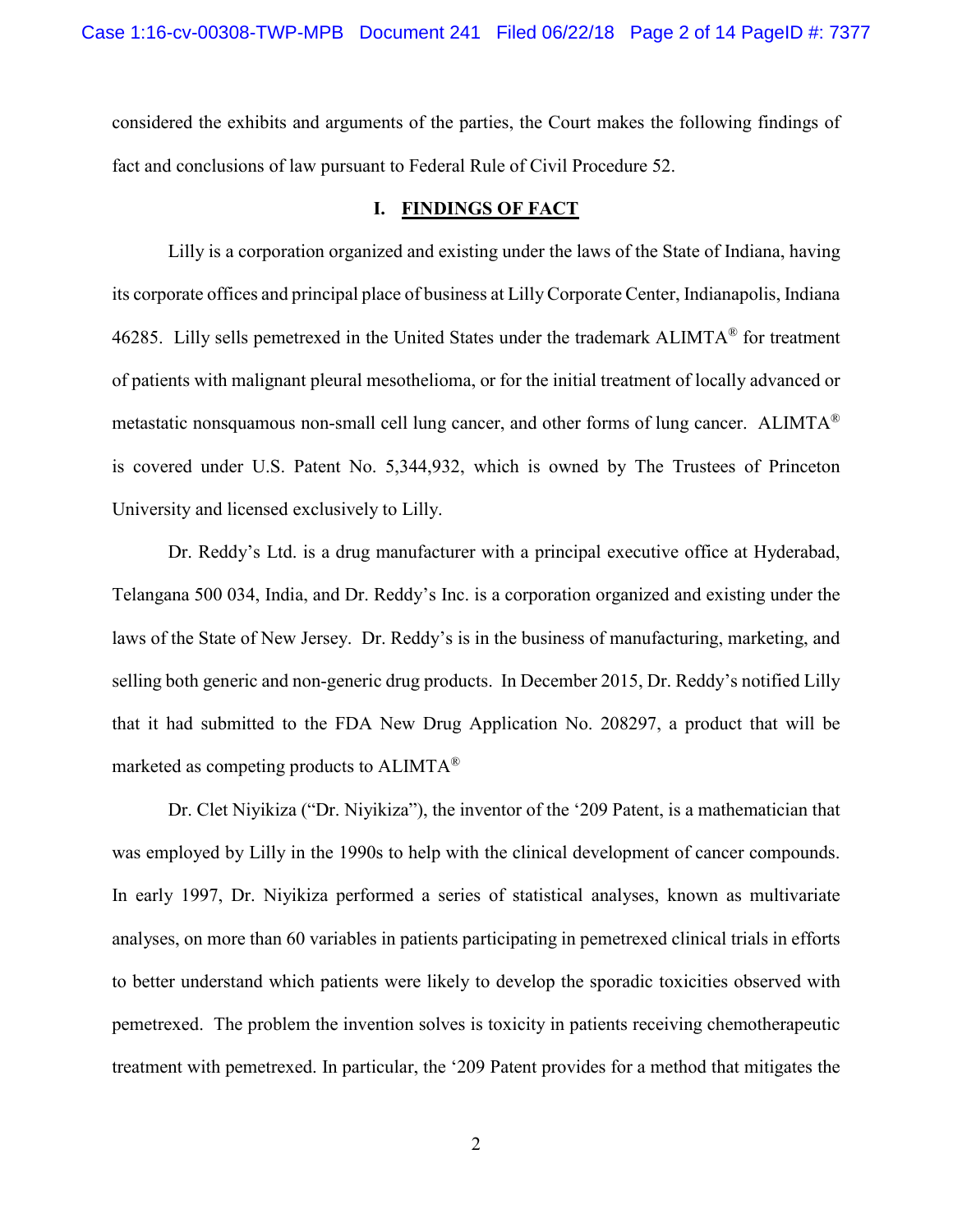toxicity associated with pemetrexed treatment, using the vitamin pretreatment regimen of vitamin  $B_{12}$  and folic acid. [\(Filing No. 231 at 35.](https://ecf.insd.uscourts.gov/doc1/07316418407?page=181))

The primary focus of this infringement trial is on whether Dr. Reddy's label, specifically the use of pemetrexed ditromethamine product described therein, infringes the '209 Patent, which uses pemetrexed disodium, under the doctrine of equivalents. The '209 Patent covers the method of administration of ALIMTA®, requiring that physicians co-administer the drug with folic acid and vitamin  $B_{12}$  to reduce the incidence of patient toxicity caused by ALIMTA®. Claim 12 of the '209 Patent describes an improved method for administering pemetrexed disodium, comprising "a) administration of between 3500 µg and about 1000 µg of folic acid prior to the first administration of pemetrexed disodium; b) administration of about 500 µg to about 1500 µg of vitamin B12, prior to the first administration of pemetrexed disodium; and c) administration of pemetrexed disodium." [\(Filing No. 1-1 at 9\)](https://ecf.insd.uscourts.gov/doc1/07315206129?page=9).

The parties disagree on the relevance of any chemical differences between pemetrexed disodium and pemetrexed ditromethamine, nevertheless both Lilly's and Dr. Reddy's experts, Dr. Bruce A. Chabner, M.D., ("Dr. Chabner"), Rodolfo Pinal ("Dr. Pinal"), and George Gokel ("Dr. Gokel"), agreed on what the differences were between the two chemical compounds. Sodium is an inorganic metallic salt, and tromethamine is an organic, nonmetallic salt. [\(Filing No. 231 at](https://ecf.insd.uscourts.gov/doc1/07316418407?page=181)  [181.](https://ecf.insd.uscourts.gov/doc1/07316418407?page=181)) Tromethamine weighs more than sodium. *Id.* Because tromethamine can raise pH, it can be used as buffer; however, sodium may not be used as a buffer because it cannot be used as a pH adjuster. *Id.* at 158. Additionally, it is undisputed that pemetrexed disodium is more hygroscopic and absorbs more than twice the amount of water than pemetrexed ditromethamine. *Id.* at 173. As noted in the Court's claim construction finding, regardless if pemetrexed disodium or pemetrexed ditromethamine is administered to the patient, the patient receives an intravenous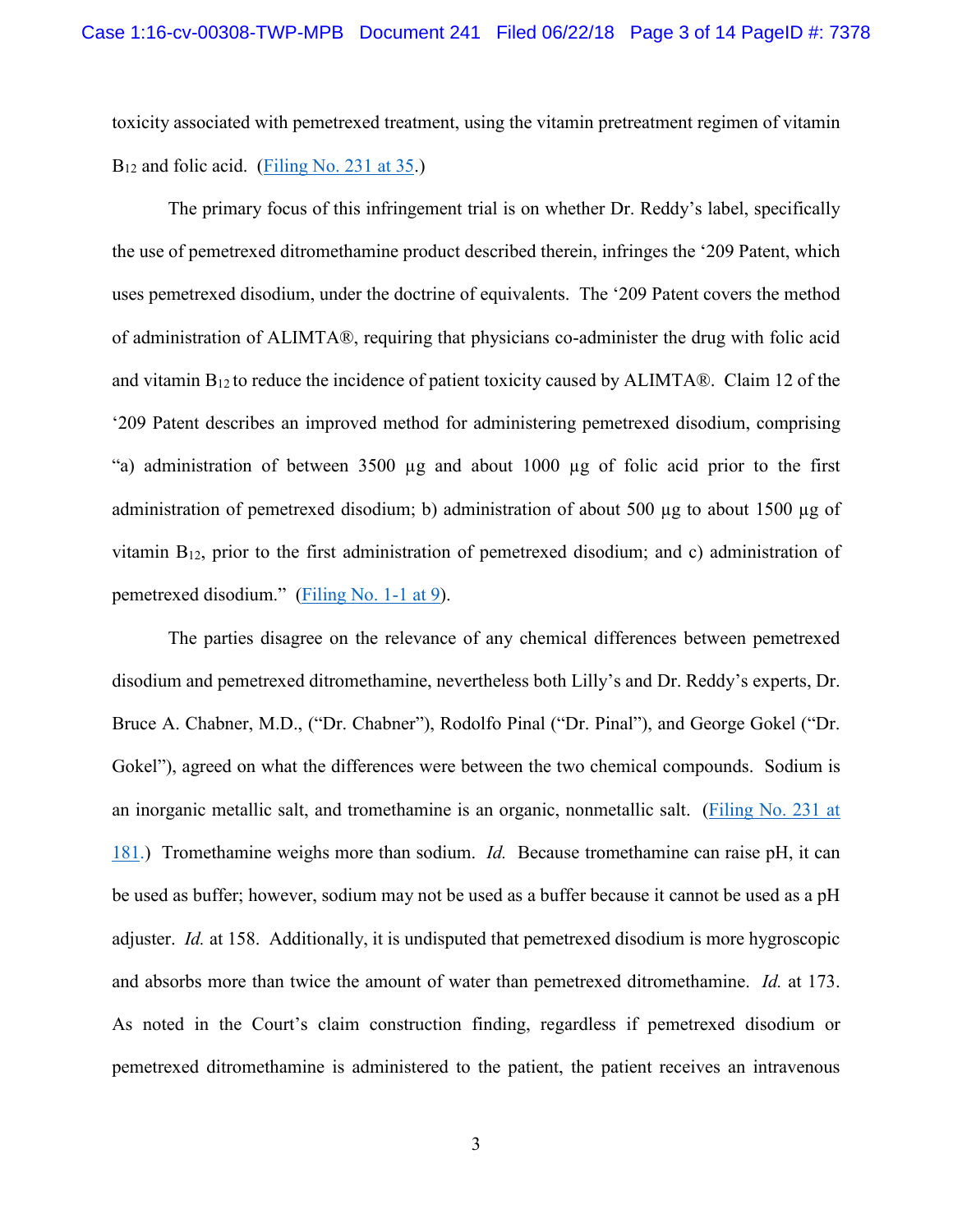solution of pemetrexed in treating the patient's cancer. The evidence presented at trial demonstrates that the person who solves the problems to which the claims are addressed requires a medical oncologist.

## **II. CONCLUSIONS OF LAW**

## **A. Prosecution History Estoppel**

In the Court's amended Final Pretrial Entry, the Court permitted the parties, at trial, to supplement the summary judgment record on the issue of prosecution history estoppel. [\(Filing](https://ecf.insd.uscourts.gov/doc1/07316366417?page=4)  [No. 216 at 4.](https://ecf.insd.uscourts.gov/doc1/07316366417?page=4)) In its Entry on Motion for Summary Judgment of Noninfringement, the Court found Lilly was not barred, as a matter of law under prosecution history estoppel, from asserting the doctrine of equivalents. [\(Filing No. 199 at 15.](https://ecf.insd.uscourts.gov/doc1/07316323862?page=15)) ("Lilly has met its burden of showing that it did not surrender the equivalent in question because the choice of pemetrexed salt is tangential to the reasons for the amendment and summary judgment is precluded on this issue.")

As in the summary judgment briefing, Dr. Reddy's continues to collapse the foreseeability exception with the tangential exception, on which the Court relied in holding in Lilly's favor. *Festo Corp. v. Shoketsu Kinzoku Kogyo Kabushiki Co.,* 535 U.S. 722, 733 (2002). Dr. Reddy's focuses on the unexplained reason that Lilly limited the '209 Patent to pemetrexed disodium, in essentially arguing that Lilly could have drafted a better claim. ("[A]" patentee cannot argue in litigation that a narrowing amendment in prosecution was excessive, and that the patentee could have avoided the prior art (and gained allowance) with a less severe amendment that would have literally embraced the accused equivalent." [\(Filing No. 234 at 6\)](https://ecf.insd.uscourts.gov/doc1/07316444127?page=6).) In any event, Lilly has explained the reason for the narrowing amendment: it was narrowed to overcome a rejection in view of Arsenyan, a prior art article about a different antifolate, methotrexate. [\(Filing No. 235 at 35.](https://ecf.insd.uscourts.gov/doc1/07316444134?page=35)) The Court agrees with Lilly that at trial Dr. Reddy's expert, Dr. Gokel, did nothing to dispute or add to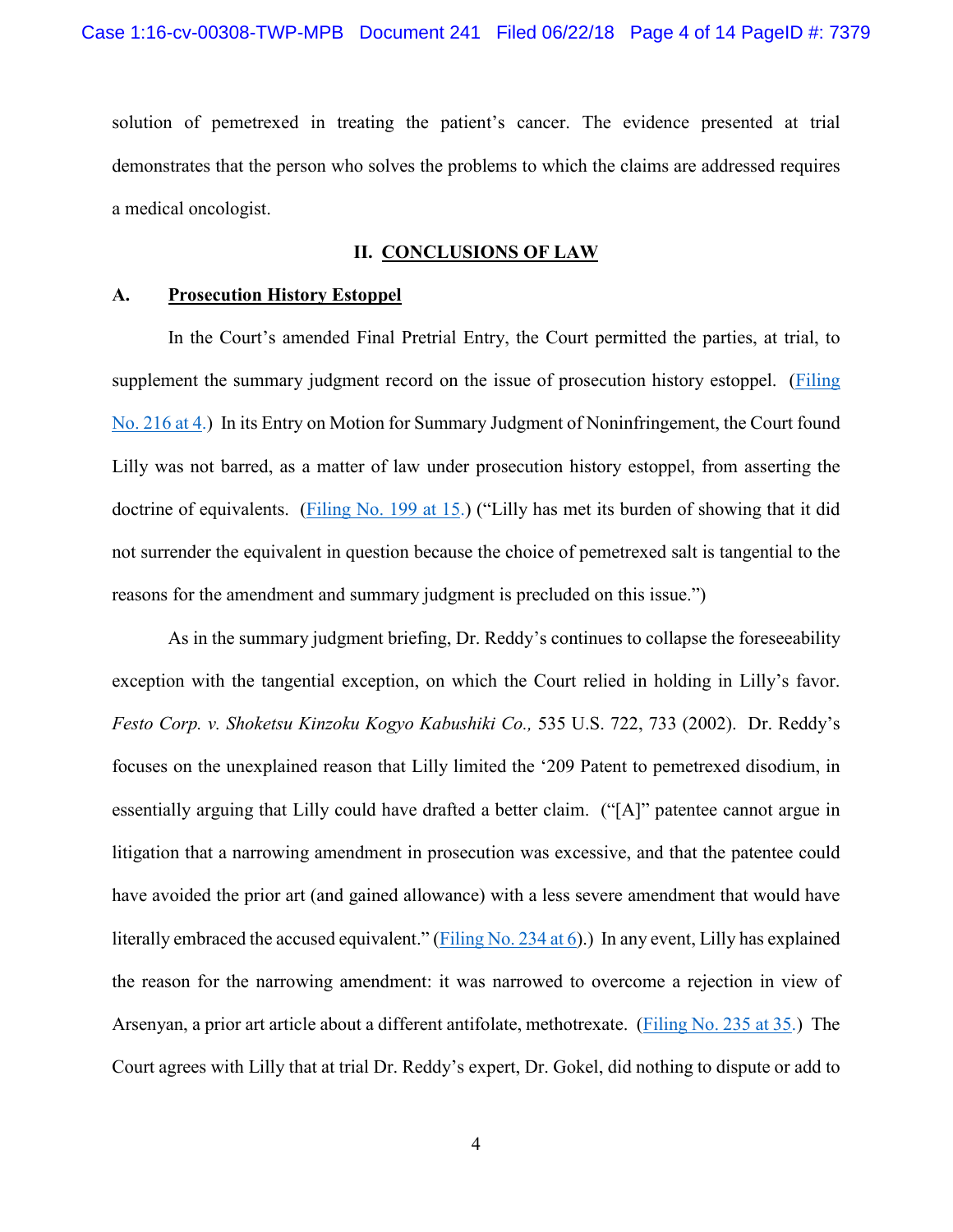the summary judgment record as to the prosecution history evidence from which tangentiality is analyzed. [\(Filing No. 232 at 42.](https://ecf.insd.uscourts.gov/doc1/07316418413?page=42)) Accordingly, the Court again concludes that Lilly's rationale for limiting its claim to pemetrexed disodium (to avoid a rejection based on the prior art Arsenyan) is tangential to the accused equivalent—pemetrexed ditromethamine. The Court directs the parties to [Filing No. 199](https://ecf.insd.uscourts.gov/doc1/07316323862) for a more detailed analysis regarding the Court's holding that Lilly has rebutted the presumption that prosecution history estoppel applies.

# **B. Disclosure-Dedication Rule**

Another issue, extensively briefed by the parties on summary judgment, was the disclosurededication doctrine. Again, the trial record and the summary judgment record contain significant overlap as to this issue. Because Lilly did not move for summary judgment on this issue, it was not decided on summary judgment, rather it was fleshed out by expert testimony at the trial. The disclosure-dedication rule bars a doctrine of equivalents claim when a patentee discloses but does not claim subject matter. *Johnson & Johnston Associates, Inc. v. R.E. Service Co., Inc.,* 285 F.3d 1046, 1054 (Fed. Cir. 2002).

As noted in the Court's Entry on Motion for Summary Judgment of Noninfringement, it is undisputed that the '209 Patent's specification did not expressly disclose pemetrexed ditromethamine. Rather, Dr. Reddy's bases its disclosure-dedication argument on the fact that the '209 Patent referenced U.S. Patent No. 4,997,838 to Akimoto and that from Akimoto the hypothetical person of skill in the art ("POSA") could find pemetrexed ditromethamine disclosed among the alternatives disclosed in Akimoto. [\(Filing No. 234 at 25-26.](https://ecf.insd.uscourts.gov/doc1/07316444127?page=25)) Generic references in a written specification do not necessarily dedicate all members of a particular genus to the public. *SanDisk Corp. v. Kingston Technology Co., Inc.,* 695 F.3d 1348, 1363 (Fed. Cir. 2012).

Rather, the 'disclosure must be of such specificity that one of ordinary skill in the art could identify the subject matter that had been disclosed and not claimed.'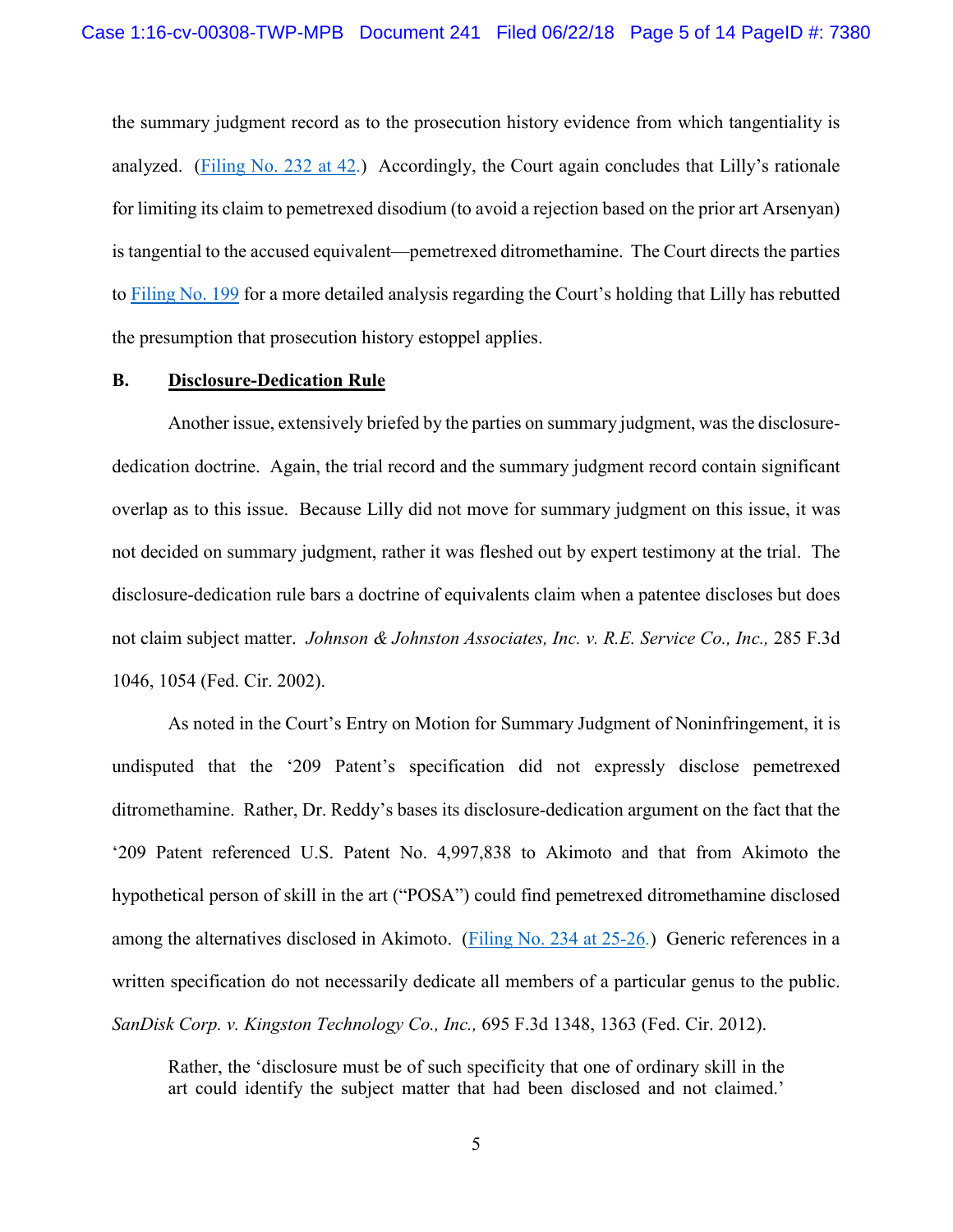Additionally, in *Pfizer Inc. v. Teva Pharmaceuticals, USA, Inc.,* 429 F.3d 1364 (Fed. Cir. 2005), this court further clarified that 'before unclaimed subject matter is deemed to have been dedicated to the public, that unclaimed subject matter must have been identified by the patentee as an alternative to a claim limitation.'

*Id.* (citations omitted).Although the '209 Patent did not expressly incorporate Akimoto by reference, it cited that preferred examples of antifolates can be found in the derivatives described by Akimoto. [\(Filing No. 1-1 at 5.](https://ecf.insd.uscourts.gov/doc1/07315206129?page=5)) Because this issue hinged on what a POSA would recognize as unclaimed subject matter disclosed in the '209 Patent specification and if Akimoto's disclosures in combination would disclose pemetrexed ditromethamine, it left a factual dispute for trial.

At trial, Dr. Pinal testified that Akimoto included pemetrexed and any "pharmaceutically acceptable salt thereof." [\(Filing No. 231 at 249.](https://ecf.insd.uscourts.gov/doc1/07316418407?page=249)) From this concession, Dr. Reddy's argues that pharmaceutically accepted salts would include substituted ammonium salts of which tromethamine is one of a few FDA-approved substituted ammonium salts. [\(Filing No. 234 at 24.](https://ecf.insd.uscourts.gov/doc1/07316444127?page=24)) Thus, Dr. Reddy's contends that a POSA would have recognized pemetrexed in combination with tromethamine as an alternative to pemetrexed disodium. [\(Filing No. 234 at 26-27.](https://ecf.insd.uscourts.gov/doc1/07316444127?page=26)) Lilly responds that while Dr. Pinal testified that pemetrexed is within the genus covered by Akimoto, Dr. Pinal also testified that Akimoto disclosed a genus of thousands of antifolates. [\(Filing No. 231 at 227.](https://ecf.insd.uscourts.gov/doc1/07316418407?page=227)) Further, tromethamine is not specifically disclosed in any referenced patent nor is the compound pemetrexed ditromethamine. [\(Filing No. 238 at 16-17.](https://ecf.insd.uscourts.gov/doc1/07316486320?page=16)) Because Akimoto was not expressly incorporated, as required, in the '209 Patent, and in any event Akimoto does not specifically disclose pemetrexed ditromethamine as an alternative to pemetrexed disodium, the disclosurededication rule does not bar Lilly's doctrine of equivalents claim. At most, the reference to Akimoto and what was contained therein amounts to a generic reference which does not dedicate all members of a particular genus to the public.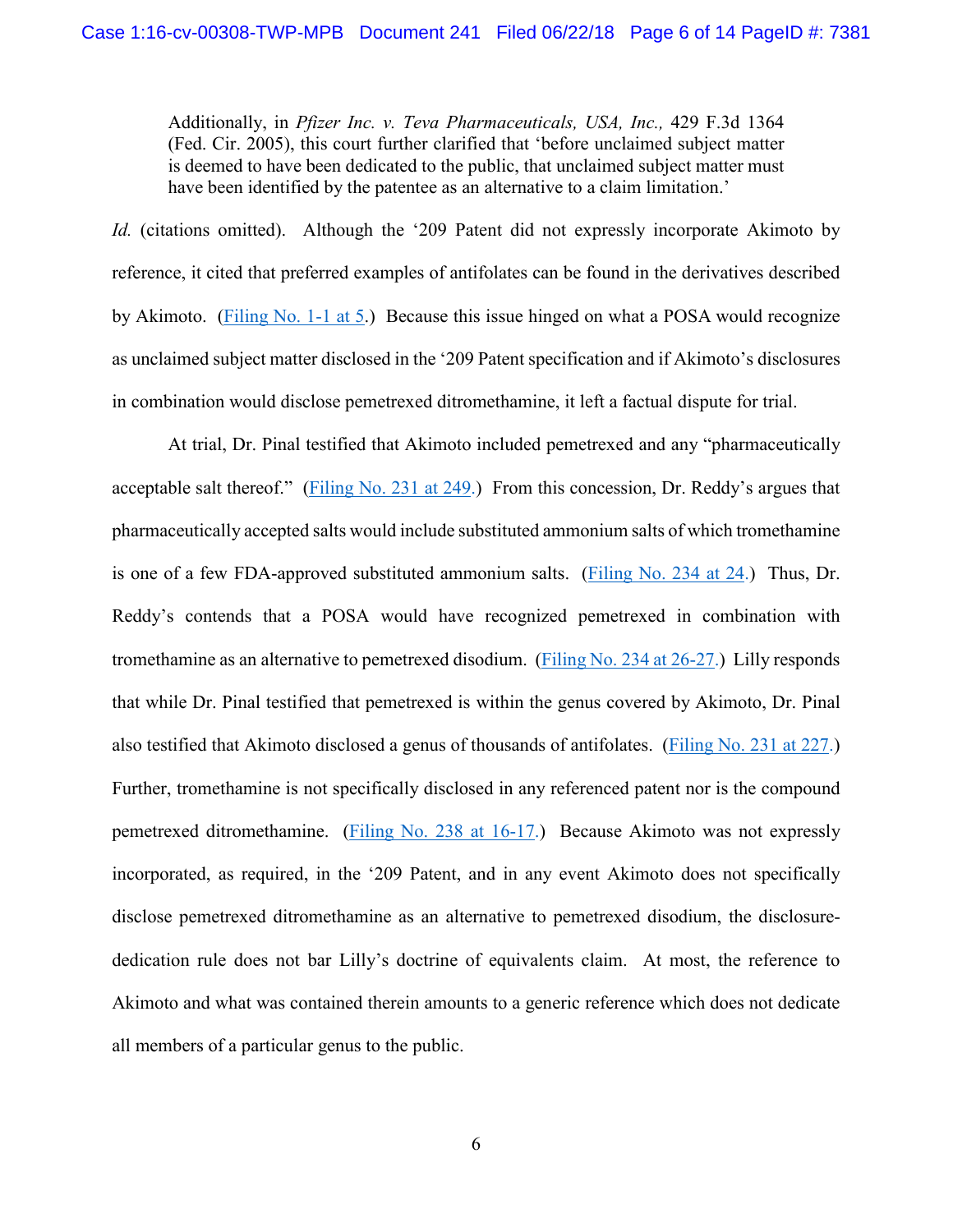# **C. Doctrine of Equivalents**

l

Lilly asserts, and the Court agrees, that healthcare providers using the proposed Dr. Reddy's product will directly infringe under the doctrine of equivalents, and that Dr. Reddy's is liable as an indirect infringer under 35 U.S.C. §§ 271(b) and (c).

As an initial matter, the relevant POSA must be defined for a doctrine of equivalents analysis. "What constitutes equivalency must be determined against the context of the patent, the prior art, and the particular circumstances of the case." *Warner-Jenkinson Co. v. Hilton Davis Chem. Co.,* 520 U.S. 17, 24 (1997) (citation omitted). Thus, a POSA becomes an important factor as to "whether persons reasonably skilled in the art would have known of the interchangeability of an ingredient not contained in the patent with one that was." *Id.* Dr. Reddy's contends that the POSA should be the type of person who solves the problems to which the claims are addressed such as Dr. Niyikiza, the inventor of the patent.<sup>[1](#page-6-0)</sup> [\(Filing No.](https://ecf.insd.uscourts.gov/doc1/07316444127?page=28) 234 at 28, 30.) ("The POSA could be trained as a chemist, biochemist, pharmaceutical scientist, physician, or molecular biologist. The POSA, even if he is a physician, should have a strong background in chemistry and biochemistry, understand the folate pathways and metabolism, and have a solid grasp of acid-base.") Dr. Reddy's proposed POSA would examine the doctrine of equivalents from the perspective of the chemical and biochemical properties between pemetrexed disodium and pemetrexed ditromethamine. [\(Filing No. 234 at 30.](https://ecf.insd.uscourts.gov/doc1/07316444127?page=30)) Lilly responds that the '209 Patent makes clear, from the plain language of the claims and testimony from the inventor, Dr. Niyikiza, that the POSA is directed to a medical oncologist. [\(Filing No. 235 at 13.](https://ecf.insd.uscourts.gov/doc1/07316444134?page=13)) Lilly's proposed POSA would perform a doctrine of equivalents analysis focusing on the medical treatment aspects of the claims. [\(Filing No. 238 at](https://ecf.insd.uscourts.gov/doc1/07316486320?page=19)  [19.](https://ecf.insd.uscourts.gov/doc1/07316486320?page=19)) This Court has "previously defined the POSA as 'a medical doctor who specializes in

<span id="page-6-0"></span> $1$  Dr. Nivikiza is a statistician, with a Ph.D. in mathematics and statistics, not a chemist, biochemist, pharmaceutical scientist, physician, or molecular biologist. [\(Filing No. 238 at 21.](https://ecf.insd.uscourts.gov/doc1/07316486320?page=21))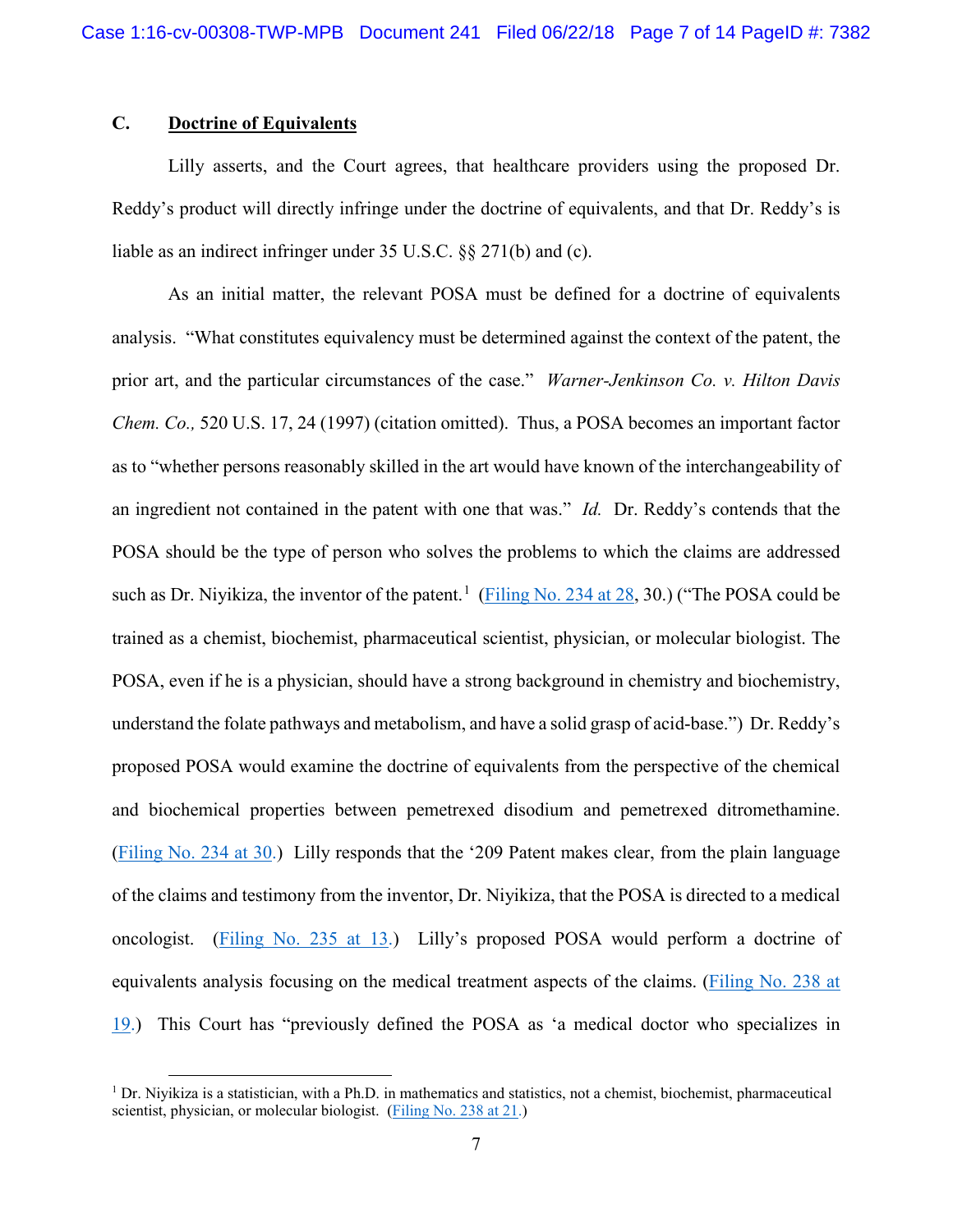oncology or a medical doctor with extensive experience in the areas of nutritional sciences involving vitamin deficiencies [,who] collaborated with medical oncologists who have knowledge and experience in the treatment of cancer through the use of antifolates.'" *Eli Lilly and Company v. Teva Parenteral Meds., Inc.,* 1:10-cv-1376-TWP-MPB, 2012 WL 2358102, at \*4 (S.D. Ind. June 20, 2012), ECF 115 at 8. Essentially, the point of contention between the proposed POSAs advanced by the parties is whether the POSA is a chemist or an oncologist.

Dr. Reddy's POSA definition is defeated by the plain language of the '209 Patent as the invention explicitly identifies it as "a method of reducing the toxicity associated with the administration of an antifolate to a mammal. . ." [\(Filing No. 1-1 at 5\)](https://ecf.insd.uscourts.gov/doc1/07315206129?page=5). Lilly is correct that the relevant POSA who works to mitigate the toxicities of chemotherapy would be an oncologist, particularly an oncologist with extensive experience in the areas of nutritional sciences involving vitamin deficiencies as confirmed by Dr. Chabner. Thus, equivalency is examined from an oncologist POSA. The relevant POSA is critical (and dispositive) to resolving the doctrine of equivalents analysis in the context of the claims as to whether the POSA would focus on the different salt forms of pemetrexed disodium and pemetrexed ditromethamine as being substantial differences, or instead would focus on the pemetrexed treatment that the patient receives.

The United States Supreme Court has set out two frameworks for evaluating equivalence the function, way, result test (whether the accused product performs 'substantially the same function in substantially the same way to obtain the same result'), and the insubstantial differences test (whether the accused product or process is substantially different from what is patented). *Mylan Institutional LLC v. Aurobindo Pharma Ltd.,* 857 F.3d 858, 866–67 (Fed. Cir. 2017) ("Thus, the Court seemingly blessed two equivalents tests, leaving to the lower courts in future cases the choice of which to apply.") (quoting *Graver Tank & Mfg. Co. v. Linde Air Prod. Co.,* 339 U.S.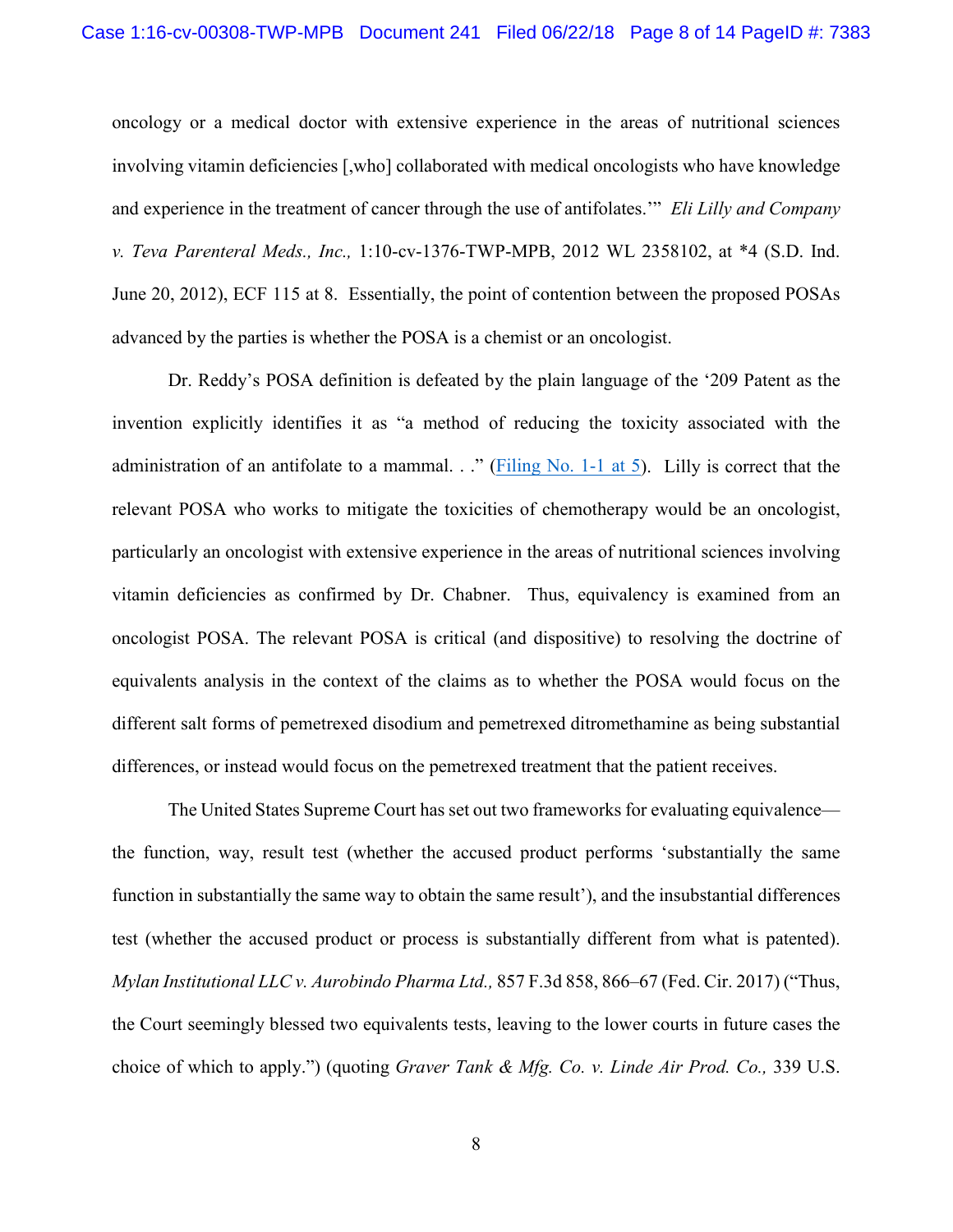605, 608 (1950). Additionally, the Federal Circuit, relying on *Graver*, noted that the insubstantial differences test may be more appropriate in chemical arts cases. *Id.* ("The Supreme Court was surely correct in stating that non-mechanical cases may not be well-suited to consideration under the FWR test.") Because equivalence in this case is based on chemical properties, the Court determines that the insubstantial differences test is the more appropriate framework for evaluating equivalence.

"Under the doctrine of equivalents, a claim limitation not literally met may be satisfied by an element of the accused product if the differences between the two are 'insubstantial' to one of ordinary skill in the art." *Boehringer Ingelheim Vetmedica, Inc. v. Schering-Plough Corp.,* 320 F.3d 1339, 1351 (Fed. Cir. 2003). "The doctrine of equivalents allows the patentee to claim those insubstantial alterations that were not captured in drafting the original patent claim but which could be created through trivial changes*." Festo Corp. v. Shoketsu Kinzoku Kogyo Kabushiki Co.,* 535 U.S. 722, 733 (2002). As noted previously, the relevant POSA, in this case, is a medical oncologist. Dr. Chabner testified that the invention claimed in the '209 Patent relates to "using pretreatment  $B_{12}$  and folic acid to mitigate the toxicity of pemetrexed when it's given to a patient with cancer." [\(Filing No. 231 at 70.](https://ecf.insd.uscourts.gov/doc1/07316418407?page=70)) Additionally, Dr. Chabner testified that the pemetrexed disodium could not exert an anti-cancer effect in solid form, thus the POSA would understand that pemetrexed disodium is administered by first putting it into solution and then intravenously administering the solution to the patient for an anti-cancer effect. *Id.* at 72.

Under the relevant context that the claim relates to medical treatment, pemetrexed ditromethamine treats the patient's cancer in exactly the same way as pemetrexed disodium. It is undisputed that when both pemetrexed disodium and pemetrexed ditromethamine are placed in solution, that both compounds dissociate completely in solution resulting in free pemetrexed and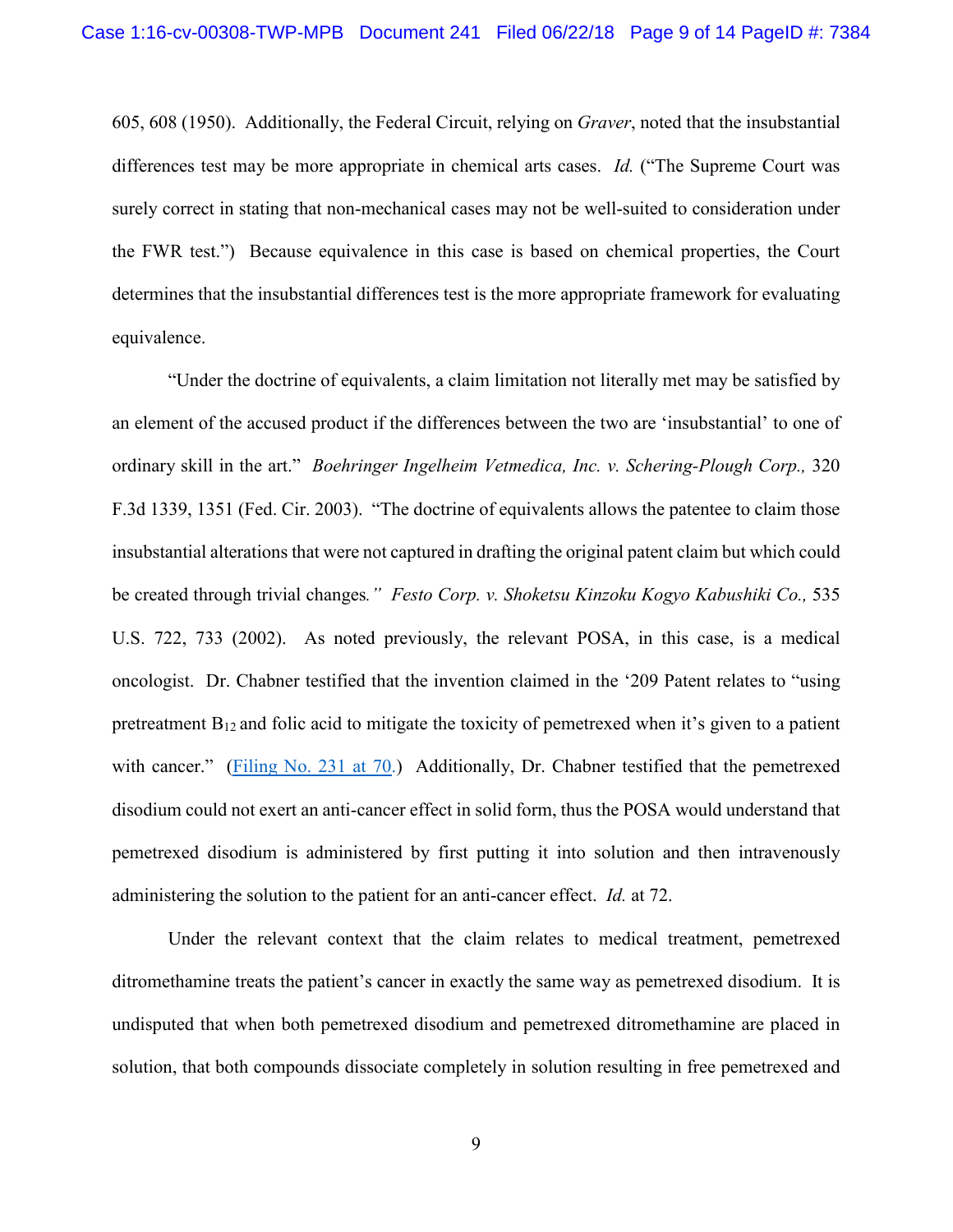therapeutically irrelevant counterions. *Id.* at 208-09. In fact, in aqueous solution, the two products will be identical. [\(Filing No. 231 at 212.](https://ecf.insd.uscourts.gov/doc1/07316418407?page=212)) Recognizing these similarities, Dr. Reddy's relied on Lilly's clinical trials of pemetrexed disodium, in demonstrating the safety and efficacy of its product, when it told the FDA that the salt form does not matter when it comes to treating the patient to support approval of its NDA product. [\(Filing No. 231 at 80-81.](https://ecf.insd.uscourts.gov/doc1/07316418407?page=80)) It is undisputed that the products are bioequivalent; however, the parties disagree on whether there is patent equivalence in the context of the claimed method. [\(Filing No. 234 at 42-43;](https://ecf.insd.uscourts.gov/doc1/07316444127?page=42) [Filing No. 238 at 24.](https://ecf.insd.uscourts.gov/doc1/07316486320?page=24)) "[W]hen a commercial product meets all of the claim limitations, then a comparison to that product may support a finding of infringement." *Adams Respiratory Therapeutics, Inc. v. Perrigo Co.,* 616 F.3d 1283, 1289 (Fed. Cir. 2010).

The differences in the chemical properties between pemetrexed disodium and pemetrexed ditromethamine with regards to solubility, stability, pH, and buffering capacity are irrelevant in the context of the claimed method including this Court's claim construction. [\(Filing No. 234 at](https://ecf.insd.uscourts.gov/doc1/07316444127?page=42)  [42.](https://ecf.insd.uscourts.gov/doc1/07316444127?page=42)) Additionally, the theoretical phenomenon of the difference of salting out between the two products is irrelevant, as ALIMTA®'s label "requires the solution to be clear prior to administration and specifically instructs physicians not to administer it if any particulate matter is observed." (Filing [No. 235 at 22-23.](https://ecf.insd.uscourts.gov/doc1/07316444134?page=22)) To be sure, the evidence shows that tromethamine differs from sodium with regards to the chemical properties as alleged by Dr. Reddy's. Lilly does not dispute that there are differences when the products are in solid form, instead Lilly argues that the differences are insubstantial. [\(Filing No. 231 at 80.](https://ecf.insd.uscourts.gov/doc1/07316418407?page=80)) The Court agrees. The differences are irrelevant in the context of the claimed method which is a liquid administration of pemetrexed sodium. What is in fact ultimately administered to the patient is injectable pemetrexed ions that enter the patient's cells. [\(Filing No. 231 at 79-80.](https://ecf.insd.uscourts.gov/doc1/07316418407?page=79)) The products are identical in liquid form as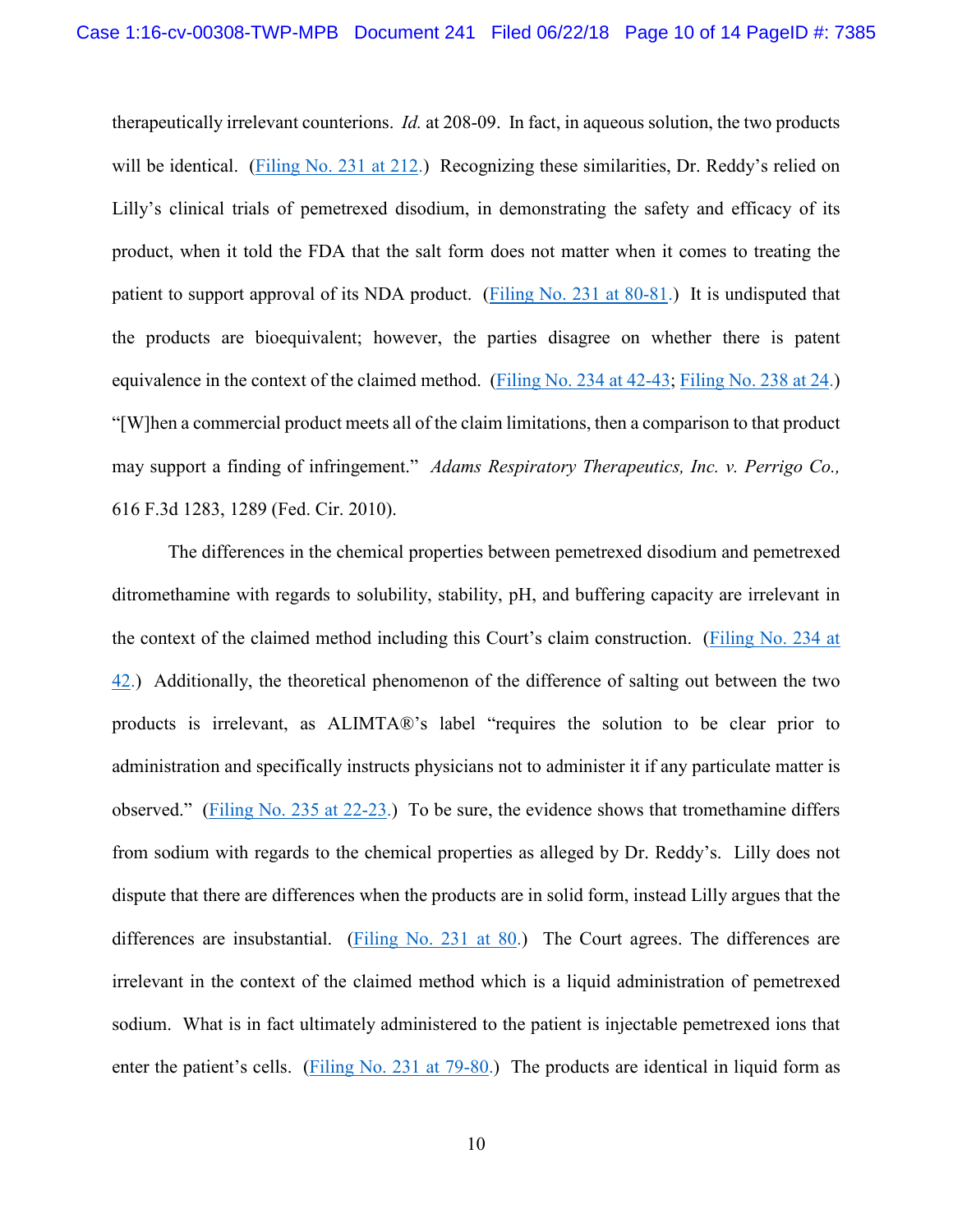pemetrexed is the active moiety in both Dr. Reddy's and Lilly's products dissolved in solution. (*See* [Filing No. 232 at 124-25;](https://ecf.insd.uscourts.gov/doc1/07316418413?page=124) [Filing No. 235 at 18.](https://ecf.insd.uscourts.gov/doc1/07316444134?page=18)) Furthermore, Dr. Reddy's incorrectly relies on a chemist POSA in posing nonequivalence, who would not administer the drugs to a patient as the '209 Patent is a claimed method of treatment. Accordingly, Lilly has shown by a preponderance of the evidence that Dr. Reddy's product is equivalent to Lilly's product.

### **D. Inducement and Contribution to Infringement of '209 Patent**

A party can be held liable for indirect infringement by actively inducing or contributing to direct infringement by others. 35 U.S.C. § 271(b), (c). Direct infringement occurs when one party makes, uses, offers to sell, sells, or imports each element of a patented invention. 35 U.S.C. § 271(a). Because Dr. Reddy's does not provide care to patients, the direct infringement is attributed to the healthcare providers.

"Inducement requires that the alleged infringer knowingly induced infringement and possessed a specific intent to encourage another's infringement." *AstraZeneca LP v. Apotex, Inc.,*  633 F.3d 1042, 1056 (Fed. Cir. 2010). Courts have inferred intent to induce infringement based on the contents of labels. *Id.* (holding circumstantial evidence may suffice to prove specific intent to induce infringement). Similarly, labels may also form the basis to infer intent under contributory infringement when they instruct users to perform a patented method. *See Eli Lilly & Co. v. Actavis Elizabeth LLC,* 435 F. App'x 917, 926 (Fed. Cir. 2011).

Relying on *Commil USA, LLC v. Cisco Sys., Inc.,* 135 S. Ct. 1920, 1928 (2015), Dr. Reddy's contends that Lilly cannot prove Dr. Reddy's specifically intended to infringe because specific intent requires proof that Dr. Reddy's knew the acts were infringing. [\(Filing No. 234 at](https://ecf.insd.uscourts.gov/doc1/07316444127?page=44)  [44.](https://ecf.insd.uscourts.gov/doc1/07316444127?page=44)) As evidence that Dr. Reddy's did not know its product would infringe the '209 Patent, Dr. Reddy's offers that it selected tromethamine, in good-faith belief, to avoid infringing the '209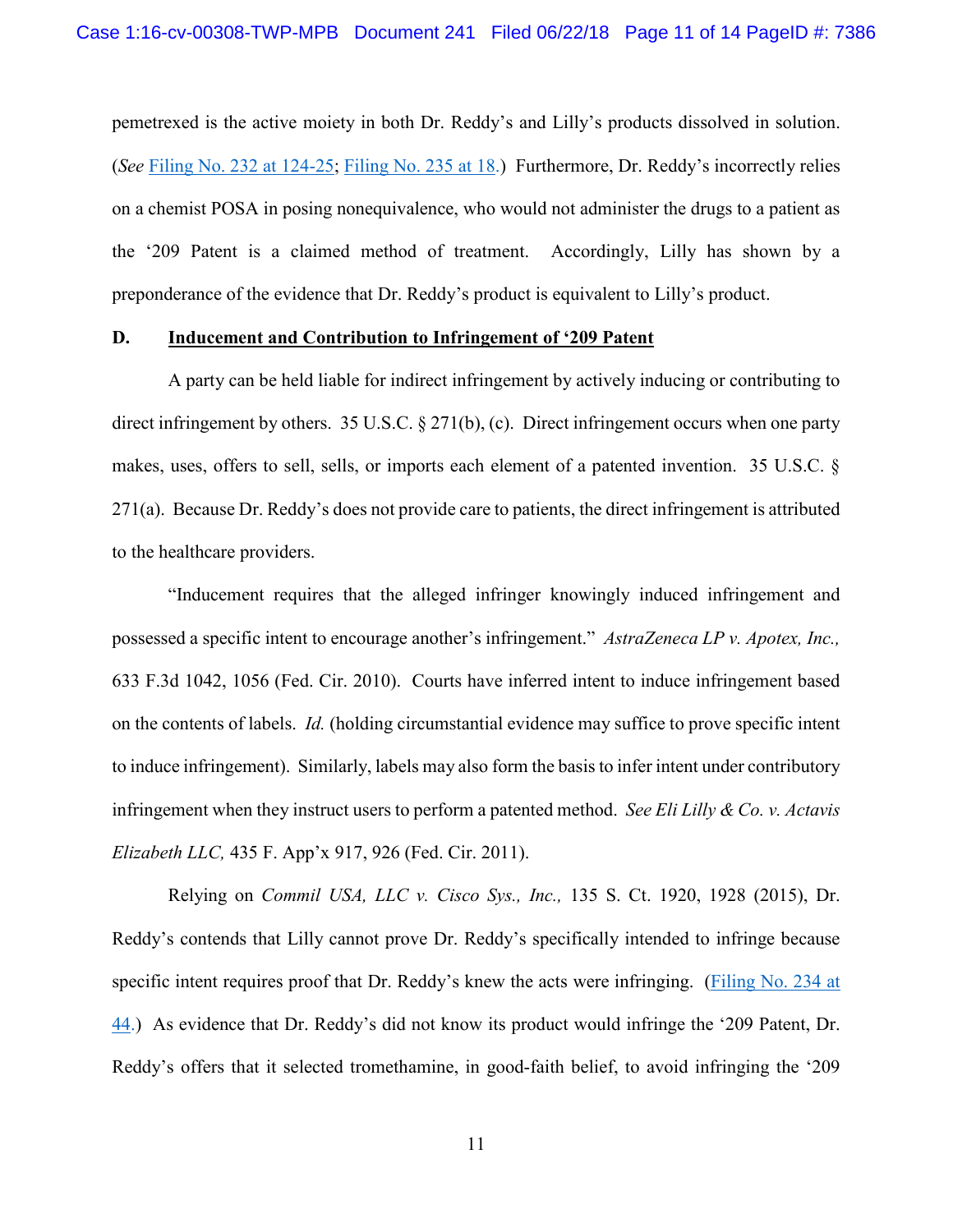Patent. *Id.* at 45. As Lilly correctly points out, Dr. Reddy's ignores how specific intent can be shown in the Hatch-Waxman context, particularly how specific intent can be inferred from an accused product's labeling. *AstraZeneca LP v. Apotex, Inc.* considered similar facts where Apotex's product development team testified that it "never intended to instruct or encourage either physicians or patients to use its generic drug once-daily." *Id*. However, AstraZeneca held "[t]he pertinent question is whether the proposed label instructs users to perform the patented method. If so, the proposed label may provide evidence of Apotex's affirmative intent to induce infringement." *Id.* at 1060. Specific intent and liability for inducement are established if "the product labeling that Defendants seek would inevitably lead some physicians to infringe." *Eli Lilly and Company v. Teva Parenteral Meds., Inc.,* 845 F.3d 1357, 1368-69 (Fed. Cir. 2017); *Takeda Pharms. USA, Inc. v. West-Ward Pharm. Corp., 758 F.3d 625, 631 (Fed. Cir. 2015)*. Dr. Reddy's has provided no defense to the infringing pretreatment regimen portion of its label that this Court has already found induced infringement in another case with label instructions substantively identical to those in Dr. Reddy's Label. *Eli Lilly and Company v. Teva Parenteral Meds., Inc.,* No.1:10-cv-1376-TWP-MPB, 126 F.Supp.3d 1037 (S.D. Ind. Aug. 25, 2015).

As noted previously, administration of pemetrexed ditromethamine according to Dr. Reddy's label infringes Lilly's product under the doctrine of equivalents. In a Hatch-Waxman case such as this, infringement "is focused on the product that is likely to be sold following FDA approval," including the relevant knowledge of the parties at the time the product is sold. *See Abbott Laboratories v. TorPharm, Inc.,* 300 F.3d 1367, 1373 (Fed. Cir. 2002) ("This determination is based on consideration of all the relevant evidence, including the ANDA filing, other materials submitted by the accused infringer to the FDA, and other evidence provided by the parties."). "We have long held that the sale of a product specifically labeled for use in a patented method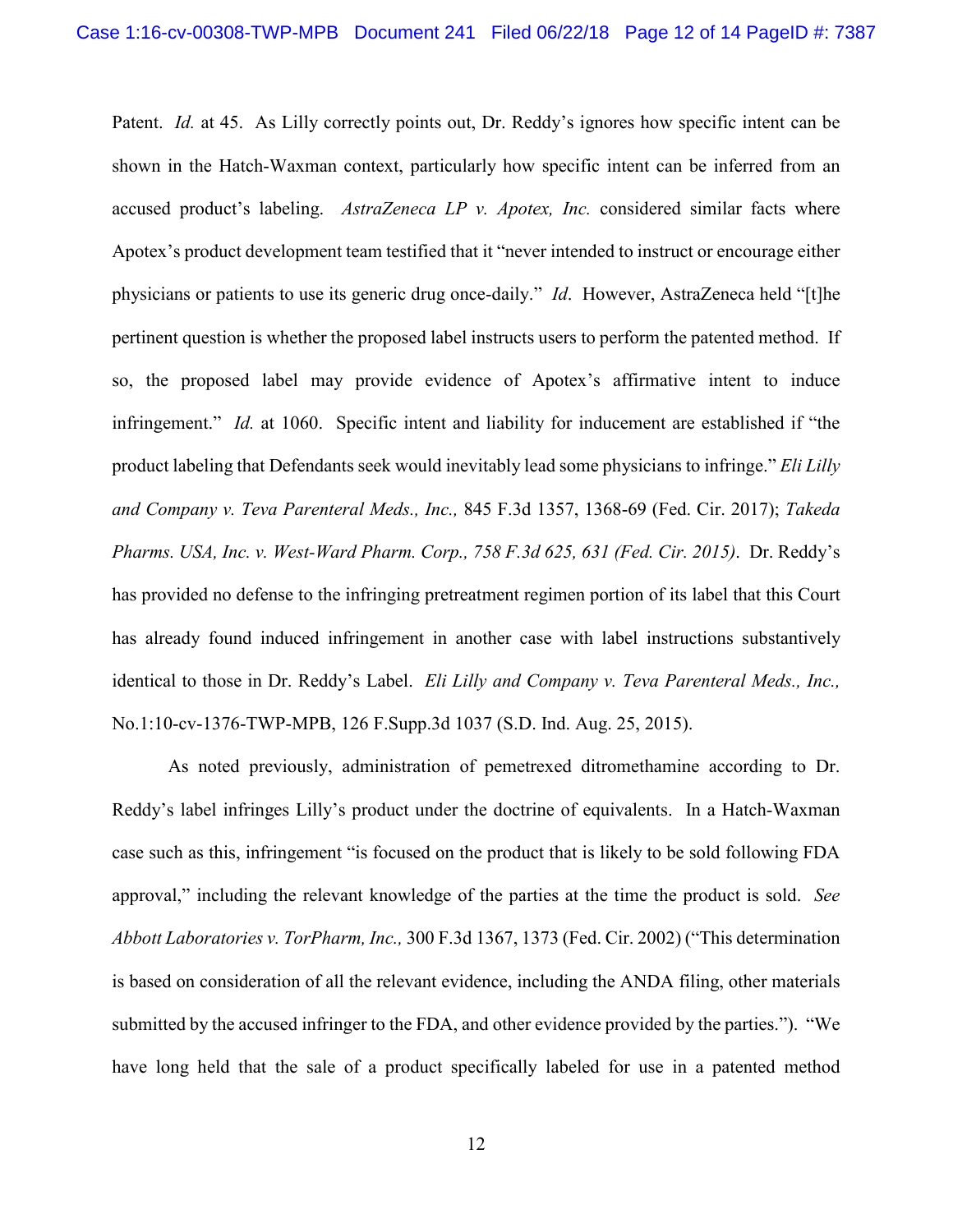constitutes inducement to infringe that patent, and usually is also contributory infringement." *Eli Lilly & Co. v. Actavis Elizabeth LLC,* 435 F. App'x 917, 926 (Fed. Cir. 2011) (citing *AstraZeneca LP v. Apotex, Inc.,* 633 F.3d 1042, 1060 (Fed.Cir.2010)).

This Court has determined that Dr. Reddy's product infringes the '209 Patent under the doctrine of equivalents. Accordingly, it cannot avoid intent or infringement on the bases that it possessed a "good faith belief that its proposed product[s] would not infringe." Moreover, the Court finds, based on a preponderance of the evidence, Dr. Reddy's label instructs users to perform the patented method by both inducing and contributing to infringement and that Dr. Reddy's had the requisite specific intent and knowledge that its label would cause such infringement. Dr. Reddy's product does not have a substantial noninfringing use to avoid contributory infringement. A physician administering Dr. Reddy's product would constitute direct infringement under § 271(a); thus, the use the Dr. Reddy's NDA products would constitute inducement and contributory infringement of the '209 Patent by Dr. Reddy's under 35 U.S.C. § 271(b), (c).

### **III. CONCLUSION**

Based upon the foregoing findings of fact and conclusions of law, the Court concludes that Lilly has shown by a preponderance of the evidence that the asserted claims of the '209 Patent would be infringed by Dr. Reddy's product under the doctrine of equivalents based upon inducement and contributory infringement. The Court finds that Dr. Reddy's product indirectly infringes the asserted claims of the '209 Patent, and finds in favor of Eli Lilly And Company and against Dr. Reddy's Laboratories, Inc. and Dr. Reddy's Laboratories, Ltd.. Final judgment shall issue separate from this Entry.

### **SO ORDERED.**

Date: 6/22/2018

auz Walton (pa

TANYA WALTON PRATT, JUDGE **United States District Court** Southern District of Indiana